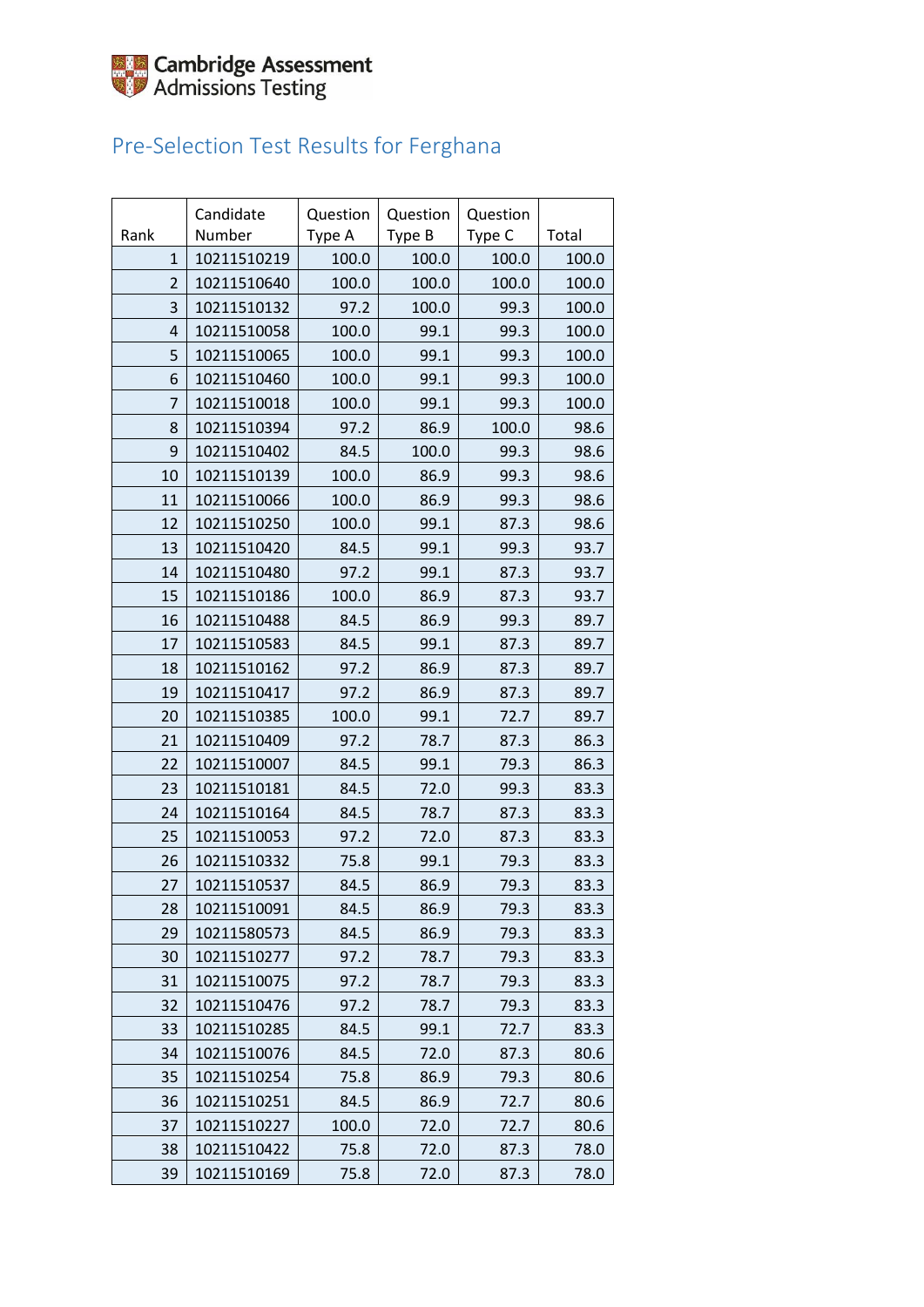

|      | Candidate   | Question | Question | Question |       |
|------|-------------|----------|----------|----------|-------|
| Rank | Number      | Type A   | Type B   | Type C   | Total |
| 40   | 10211510027 | 75.8     | 86.9     | 72.7     | 78.0  |
| 41   | 10211510248 | 75.8     | 86.9     | 72.7     | 78.0  |
| 42   | 10211510191 | 75.8     | 86.9     | 72.7     | 78.0  |
| 43   | 10211510575 | 68.5     | 86.9     | 72.7     | 75.6  |
| 44   | 10211510515 | 97.2     | 72.0     | 66.6     | 75.6  |
| 45   | 10211510261 | 84.5     | 86.9     | 60.5     | 75.6  |
| 46   | 10211510290 | 68.5     | 72.0     | 79.3     | 73.4  |
| 47   | 10211510072 | 84.5     | 59.6     | 79.3     | 73.4  |
| 48   | 10211510531 | 84.5     | 65.8     | 72.7     | 73.4  |
| 49   | 10211510008 | 84.5     | 65.8     | 72.7     | 73.4  |
| 50   | 10211510543 | 84.5     | 65.8     | 72.7     | 73.4  |
| 51   | 10211510064 | 75.8     | 78.7     | 66.6     | 73.4  |
| 52   | 10211510214 | 84.5     | 72.0     | 66.6     | 73.4  |
| 53   | 10211510388 | 97.2     | 65.8     | 66.6     | 73.4  |
| 54   | 10211510210 | 75.8     | 65.8     | 72.7     | 71.2  |
| 55   | 10211510617 | 84.5     | 59.6     | 72.7     | 71.2  |
| 56   | 10211510465 | 61.7     | 86.9     | 66.6     | 71.2  |
| 57   | 10211510386 | 68.5     | 78.7     | 66.6     | 71.2  |
| 58   | 10211510364 | 75.8     | 78.7     | 60.5     | 71.2  |
| 59   | 10211510123 | 97.2     | 65.8     | 60.5     | 71.2  |
| 60   | 10211510121 | 68.5     | 59.6     | 79.3     | 69.0  |
| 61   | 10211510215 | 61.7     | 72.0     | 72.7     | 69.0  |
| 62   | 10211510579 | 75.8     | 59.6     | 72.7     | 69.0  |
| 63   | 10211510084 | 84.5     | 59.6     | 66.6     | 69.0  |
| 64   | 10211510467 | 61.7     | 86.9     | 60.5     | 69.0  |
| 65   | 10211510024 | 68.5     | 78.7     | 60.5     | 69.0  |
| 66   | 10211510151 | 75.8     | 72.0     | 60.5     | 69.0  |
| 67   | 10211510200 | 84.5     | 72.0     | 53.9     | 69.0  |
| 68   | 10211510196 | 84.5     | 78.7     | 45.9     | 69.0  |
| 69   | 10211510216 | 61.7     | 59.6     | 79.3     | 66.9  |
| 70   | 10211510077 | 46.9     | 78.7     | 72.7     | 66.9  |
| 71   | 10211510023 | 75.8     | 52.9     | 72.7     | 66.9  |
| 72   | 10211510535 | 61.7     | 72.0     | 66.6     | 66.9  |
| 73   | 10211510078 | 68.5     | 65.8     | 66.6     | 66.9  |
| 74   | 10211510020 | 75.8     | 59.6     | 66.6     | 66.9  |
| 75   | 10211510176 | 97.2     | 44.8     | 66.6     | 66.9  |
| 76   | 10211510059 | 75.8     | 65.8     | 60.5     | 66.9  |
| 77   | 10211510518 | 75.8     | 65.8     | 60.5     | 66.9  |
| 78   | 10211510509 | 61.7     | 86.9     | 53.9     | 66.9  |
| 79   | 10211510538 | 84.5     | 65.8     | 53.9     | 66.9  |
| 80   | 10211510199 | 46.9     | 65.8     | 79.3     | 64.8  |
| 81   | 10211510630 | 61.7     | 59.6     | 72.7     | 64.8  |
| 82   | 10211510232 | 61.7     | 59.6     | 72.7     | 64.8  |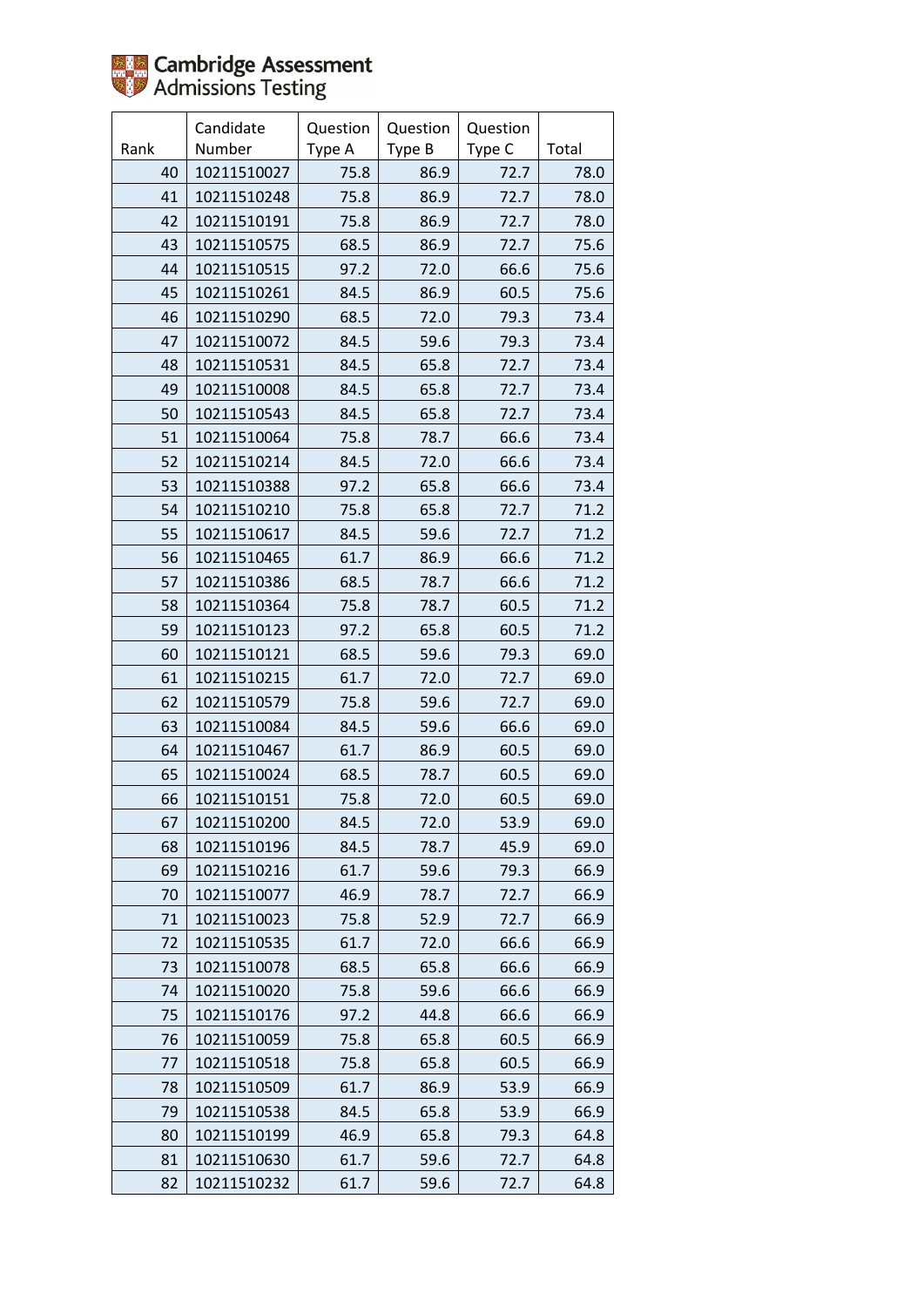

|      | Candidate   | Question | Question | Question |       |
|------|-------------|----------|----------|----------|-------|
| Rank | Number      | Type A   | Type B   | Type C   | Total |
| 83   | 10211510312 | 68.5     | 52.9     | 72.7     | 64.8  |
| 84   | 10211510029 | 68.5     | 59.6     | 66.6     | 64.8  |
| 85   | 10211510315 | 68.5     | 65.8     | 60.5     | 64.8  |
| 86   | 10211510427 | 68.5     | 65.8     | 60.5     | 64.8  |
| 87   | 10211510273 | 68.5     | 65.8     | 60.5     | 64.8  |
| 88   | 10211510074 | 84.5     | 52.9     | 60.5     | 64.8  |
| 89   | 10211510034 | 84.5     | 59.6     | 53.9     | 64.8  |
| 90   | 10211510030 | 46.9     | 65.8     | 72.7     | 62.7  |
| 91   | 10211510378 | 54.7     | 59.6     | 72.7     | 62.7  |
| 92   | 10211510188 | 61.7     | 52.9     | 72.7     | 62.7  |
| 93   | 10211510581 | 54.7     | 65.8     | 66.6     | 62.7  |
| 94   | 10211510527 | 68.5     | 59.6     | 60.5     | 62.7  |
| 95   | 10211510046 | 68.5     | 59.6     | 60.5     | 62.7  |
| 96   | 10211510572 | 75.8     | 52.9     | 60.5     | 62.7  |
| 97   | 10211510013 | 84.5     | 44.8     | 60.5     | 62.7  |
| 98   | 10211510252 | 75.8     | 59.6     | 53.9     | 62.7  |
| 99   | 10211510642 | 68.5     | 72.0     | 45.9     | 62.7  |
| 100  | 10211510293 | 46.9     | 59.6     | 72.7     | 60.6  |
| 101  | 10211510466 | 68.5     | 32.8     | 72.7     | 60.6  |
| 102  | 10211510393 | 46.9     | 65.8     | 66.6     | 60.6  |
| 103  | 10211510337 | 61.7     | 52.9     | 66.6     | 60.6  |
| 104  | 10211510100 | 75.8     | 32.8     | 66.6     | 60.6  |
| 105  | 10211510089 | 61.7     | 59.6     | 60.5     | 60.6  |
| 106  | 10211510197 | 61.7     | 59.6     | 60.5     | 60.6  |
| 107  | 10211510246 | 61.7     | 59.6     | 60.5     | 60.6  |
| 108  | 10211510600 | 68.5     | 52.9     | 60.5     | 60.6  |
| 109  | 10211510137 | 75.8     | 44.8     | 60.5     | 60.6  |
| 110  | 10211510189 | 75.8     | 44.8     | 60.5     | 60.6  |
| 111  | 10211510095 | 54.7     | 78.7     | 45.9     | 60.6  |
| 112  | 10211510259 | 54.7     | 52.9     | 66.6     | 58.4  |
| 113  | 10211510130 | 54.7     | 59.6     | 60.5     | 58.4  |
| 114  | 10211510038 | 54.7     | 59.6     | 60.5     | 58.4  |
| 115  | 10211510134 | 61.7     | 52.9     | 60.5     | 58.4  |
| 116  | 10211510047 | 61.7     | 52.9     | 60.5     | 58.4  |
| 117  | 10211510323 | 68.5     | 44.8     | 60.5     | 58.4  |
| 118  | 10211510292 | 54.7     | 65.8     | 53.9     | 58.4  |
| 119  | 10211510198 | 54.7     | 65.8     | 53.9     | 58.4  |
| 120  | 10211510032 | 61.7     | 59.6     | 53.9     | 58.4  |
| 121  | 10211510418 | 68.5     | 52.9     | 53.9     | 58.4  |
| 122  | 10211510086 | 68.5     | 52.9     | 53.9     | 58.4  |
| 123  | 10211510336 | 54.7     | 72.0     | 45.9     | 58.4  |
| 124  | 10211510009 | 61.7     | 65.8     | 45.9     | 58.4  |
| 125  | 10211510639 | 75.8     | 52.9     | 45.9     | 58.4  |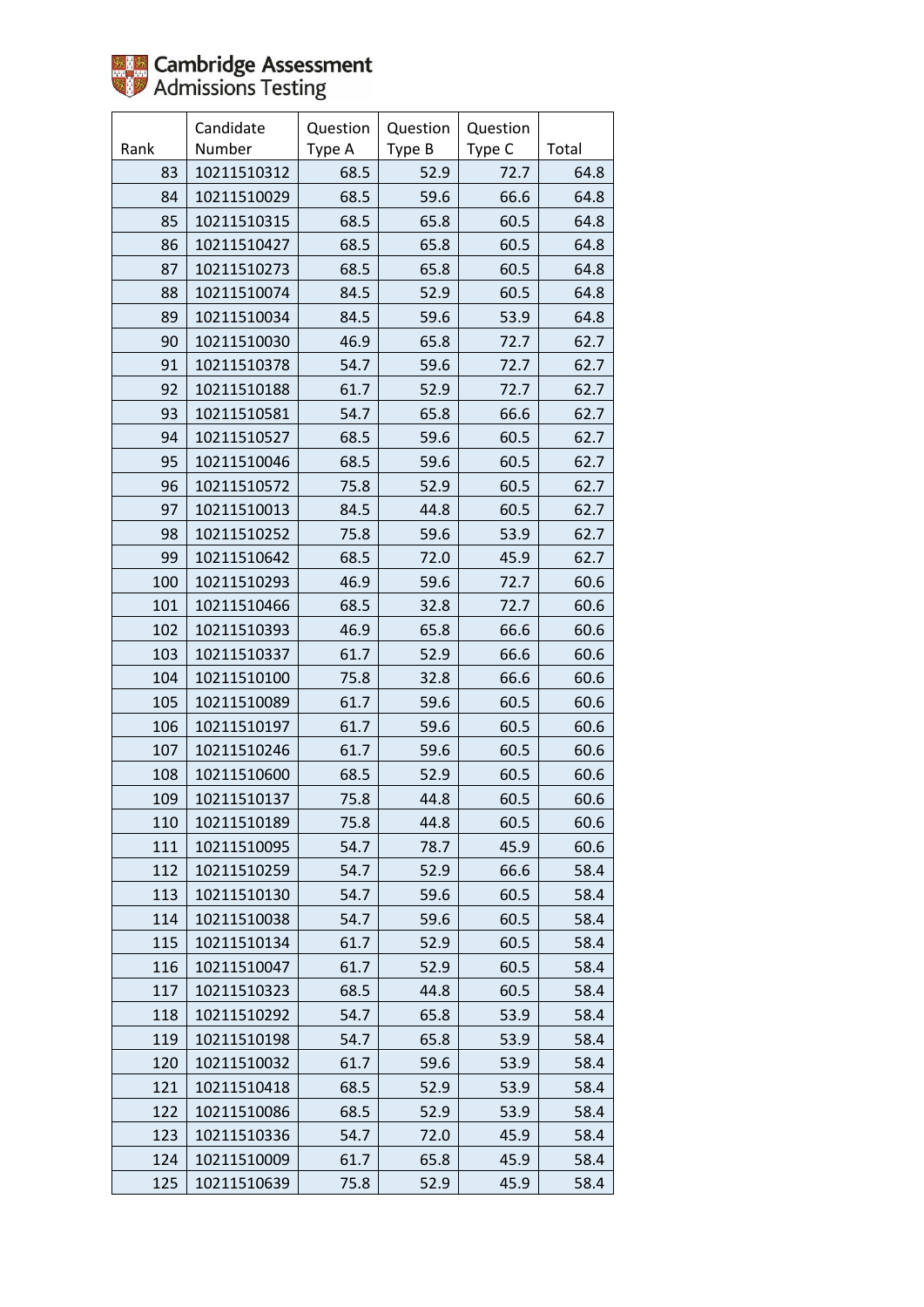

|      | Candidate   | Question | Question | Question |       |
|------|-------------|----------|----------|----------|-------|
| Rank | Number      | Type A   | Type B   | Type C   | Total |
| 126  | 10211510525 | 46.9     | 52.9     | 66.6     | 56.2  |
| 127  | 10211510165 | 46.9     | 52.9     | 66.6     | 56.2  |
| 128  | 10211510114 | 54.7     | 44.8     | 66.6     | 56.2  |
| 129  | 10211510071 | 36.9     | 65.8     | 60.5     | 56.2  |
| 130  | 10211510392 | 36.9     | 65.8     | 60.5     | 56.2  |
| 131  | 10211510562 | 46.9     | 59.6     | 60.5     | 56.2  |
| 132  | 10211510532 | 46.9     | 59.6     | 60.5     | 56.2  |
| 133  | 10211510235 | 46.9     | 59.6     | 60.5     | 56.2  |
| 134  | 10211510017 | 54.7     | 52.9     | 60.5     | 56.2  |
| 135  | 10211510571 | 61.7     | 44.8     | 60.5     | 56.2  |
| 136  | 10211510361 | 36.9     | 72.0     | 53.9     | 56.2  |
| 137  | 10211510088 | 36.9     | 72.0     | 53.9     | 56.2  |
| 138  | 10211510067 | 36.9     | 72.0     | 53.9     | 56.2  |
| 139  | 10211510270 | 46.9     | 65.8     | 53.9     | 56.2  |
| 140  | 10211510539 | 54.7     | 59.6     | 53.9     | 56.2  |
| 141  | 10211510042 | 54.7     | 59.6     | 53.9     | 56.2  |
| 142  | 10211510110 | 54.7     | 59.6     | 53.9     | 56.2  |
| 143  | 10211510127 | 54.7     | 59.6     | 53.9     | 56.2  |
| 144  | 10211510375 | 54.7     | 59.6     | 53.9     | 56.2  |
| 145  | 10211510596 | 61.7     | 52.9     | 53.9     | 56.2  |
| 146  | 10211510286 | 61.7     | 52.9     | 53.9     | 56.2  |
| 147  | 10211510350 | 61.7     | 59.6     | 45.9     | 56.2  |
| 148  | 10211510456 | 68.5     | 52.9     | 45.9     | 56.2  |
| 149  | 10211510618 | 54.7     | 72.0     | 33.9     | 56.2  |
| 150  | 10211510070 | 36.9     | 52.9     | 66.6     | 53.8  |
| 151  | 10211510549 | 46.9     | 44.8     | 66.6     | 53.8  |
| 152  | 10211510469 | 46.9     | 44.8     | 66.6     | 53.8  |
| 153  | 10211510180 | 36.9     | 59.6     | 60.5     | 53.8  |
| 154  | 10211510224 | 36.9     | 59.6     | 60.5     | 53.8  |
| 155  | 10211510051 | 46.9     | 52.9     | 60.5     | 53.8  |
| 156  | 10211510021 | 46.9     | 52.9     | 60.5     | 53.8  |
| 157  | 10211510383 | 46.9     | 52.9     | 60.5     | 53.8  |
| 158  | 10211510005 | 46.9     | 52.9     | 60.5     | 53.8  |
| 159  | 10211510395 | 46.9     | 52.9     | 60.5     | 53.8  |
| 160  | 10211510606 | 54.7     | 44.8     | 60.5     | 53.8  |
| 161  | 10211510131 | 61.7     | 32.8     | 60.5     | 53.8  |
| 162  | 10211510026 | 61.7     | 32.8     | 60.5     | 53.8  |
| 163  | 10211510391 | 54.7     | 52.9     | 53.9     | 53.8  |
| 164  | 10211510010 | 54.7     | 52.9     | 53.9     | 53.8  |
| 165  | 10211510586 | 54.7     | 52.9     | 53.9     | 53.8  |
| 166  | 10211510156 | 54.7     | 52.9     | 53.9     | 53.8  |
| 167  | 10211510203 | 54.7     | 52.9     | 53.9     | 53.8  |
| 168  | 10211510117 | 61.7     | 44.8     | 53.9     | 53.8  |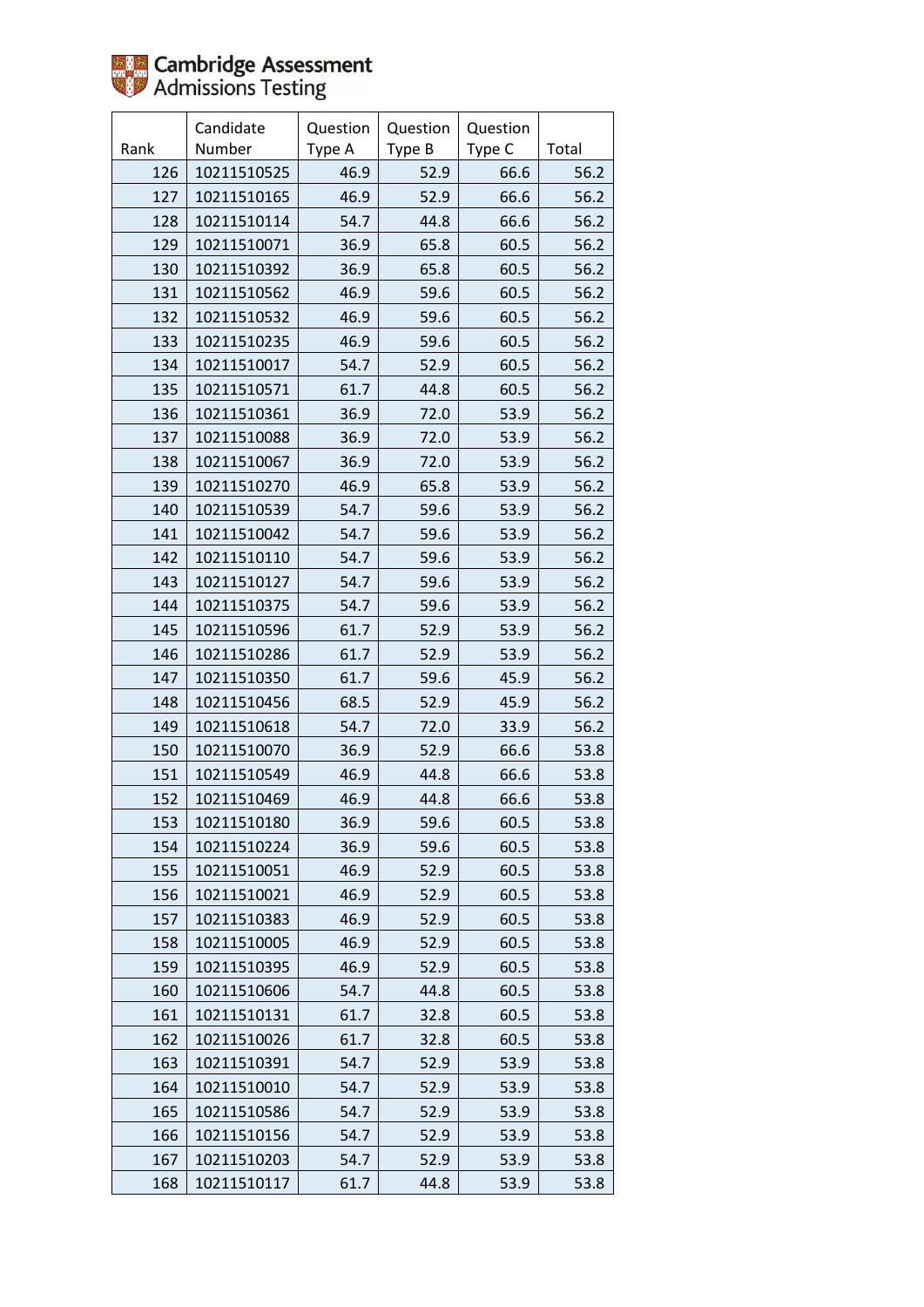

|      | Candidate   | Question | Question | Question |       |
|------|-------------|----------|----------|----------|-------|
| Rank | Number      | Type A   | Type B   | Type C   | Total |
| 169  | 10211510605 | 61.7     | 44.8     | 53.9     | 53.8  |
| 170  | 10211580438 | 61.7     | 44.8     | 53.9     | 53.8  |
| 171  | 10211510247 | 61.7     | 44.8     | 53.9     | 53.8  |
| 172  | 10211510299 | 68.5     | 32.8     | 53.9     | 53.8  |
| 173  | 10211510444 | 46.9     | 65.8     | 45.9     | 53.8  |
| 174  | 10211510015 | 46.9     | 65.8     | 45.9     | 53.8  |
| 175  | 10211510022 | 54.7     | 59.6     | 45.9     | 53.8  |
| 176  | 10211510202 | 54.7     | 59.6     | 45.9     | 53.8  |
| 177  | 10211510148 | 61.7     | 52.9     | 45.9     | 53.8  |
| 178  | 10211510288 | 61.7     | 52.9     | 45.9     | 53.8  |
| 179  | 10211510443 | 61.7     | 52.9     | 45.9     | 53.8  |
| 180  | 10211510431 | 68.5     | 44.8     | 45.9     | 53.8  |
| 181  | 10211510533 | 68.5     | 44.8     | 45.9     | 53.8  |
| 182  | 10211510168 | 61.7     | 59.6     | 33.9     | 53.8  |
| 183  | 10211510102 | 75.8     | 44.8     | 33.9     | 53.8  |
| 184  | 10211510369 | 75.8     | 44.8     | 33.9     | 53.8  |
| 185  | 10211510604 | 54.7     | 0.0      | 66.6     | 51.4  |
| 186  | 10211510593 | 21.6     | 59.6     | 60.5     | 51.4  |
| 187  | 10211510450 | 46.9     | 44.8     | 60.5     | 51.4  |
| 188  | 10211510636 | 21.6     | 65.8     | 53.9     | 51.4  |
| 189  | 10211510099 | 21.6     | 65.8     | 53.9     | 51.4  |
| 190  | 10211510464 | 36.9     | 59.6     | 53.9     | 51.4  |
| 191  | 10211510490 | 36.9     | 59.6     | 53.9     | 51.4  |
| 192  | 10211510145 | 36.9     | 59.6     | 53.9     | 51.4  |
| 193  | 10211510031 | 46.9     | 52.9     | 53.9     | 51.4  |
| 194  | 10211510036 | 46.9     | 52.9     | 53.9     | 51.4  |
| 195  | 10211510113 | 46.9     | 52.9     | 53.9     | 51.4  |
| 196  | 10211510637 | 46.9     | 52.9     | 53.9     | 51.4  |
| 197  | 10211510643 | 46.9     | 52.9     | 53.9     | 51.4  |
| 198  | 10211510142 | 46.9     | 52.9     | 53.9     | 51.4  |
| 199  | 10211510436 | 54.7     | 44.8     | 53.9     | 51.4  |
| 200  | 10211510240 | 54.7     | 44.8     | 53.9     | 51.4  |
| 201  | 10211510048 | 61.7     | 32.8     | 53.9     | 51.4  |
| 202  | 10211510544 | 68.5     | 0.0      | 53.9     | 51.4  |
| 203  | 10211510561 | 36.9     | 65.8     | 45.9     | 51.4  |
| 204  | 10211510377 | 46.9     | 59.6     | 45.9     | 51.4  |
| 205  | 10211510272 | 46.9     | 59.6     | 45.9     | 51.4  |
| 206  | 10211510122 | 46.9     | 59.6     | 45.9     | 51.4  |
| 207  | 10211510035 | 46.9     | 59.6     | 45.9     | 51.4  |
| 208  | 10211510485 | 54.7     | 52.9     | 45.9     | 51.4  |
| 209  | 10211510597 | 54.7     | 52.9     | 45.9     | 51.4  |
| 210  | 10211510055 | 54.7     | 52.9     | 45.9     | 51.4  |
| 211  | 10211510238 | 54.7     | 52.9     | 45.9     | 51.4  |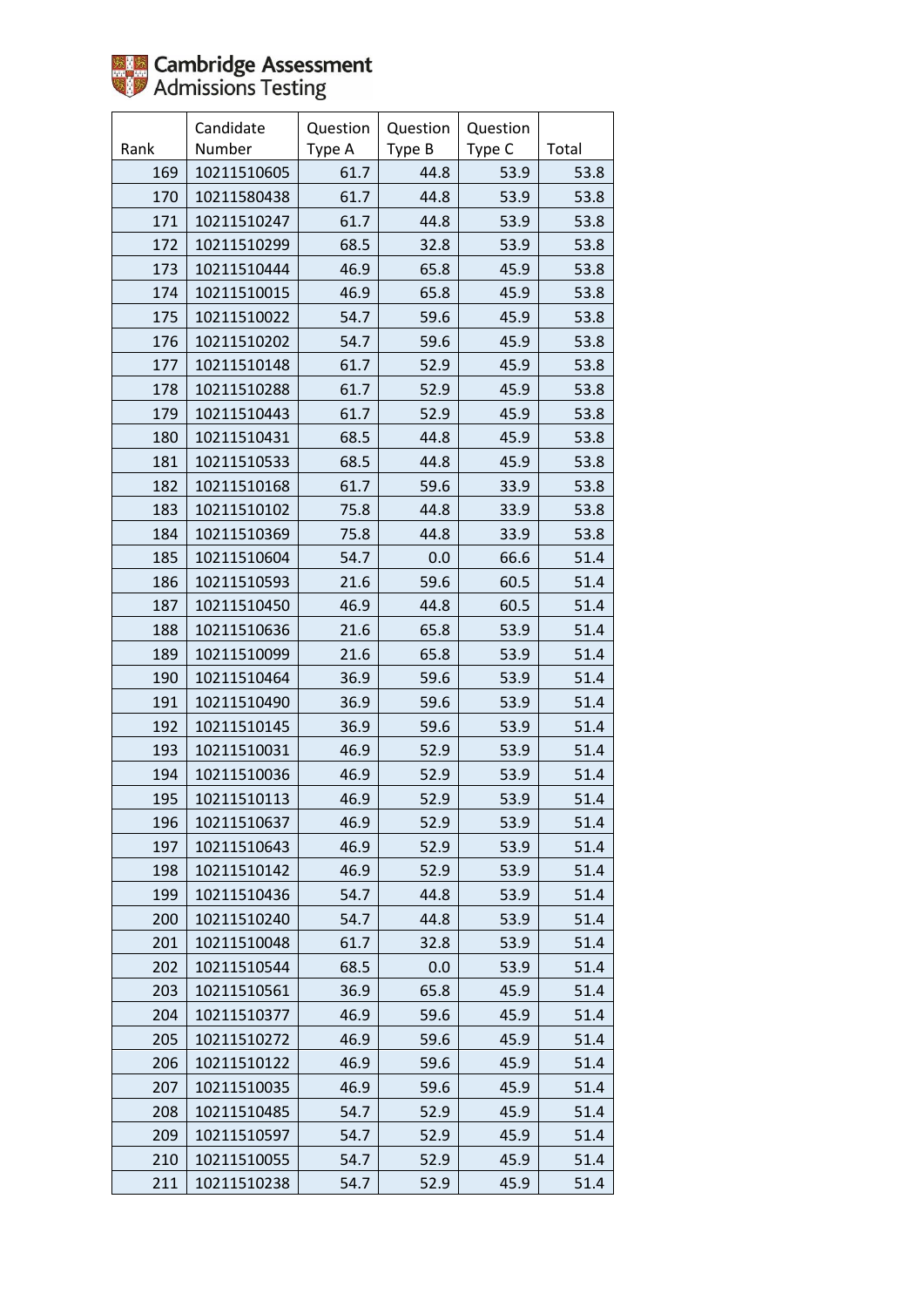

|      | Candidate   | Question | Question | Question |       |
|------|-------------|----------|----------|----------|-------|
| Rank | Number      | Type A   | Type B   | Type C   | Total |
| 212  | 10211510367 | 54.7     | 52.9     | 45.9     | 51.4  |
| 213  | 10211510654 | 54.7     | 52.9     | 45.9     | 51.4  |
| 214  | 10211510396 | 54.7     | 52.9     | 45.9     | 51.4  |
| 215  | 10211510283 | 61.7     | 44.8     | 45.9     | 51.4  |
| 216  | 10211510651 | 61.7     | 44.8     | 45.9     | 51.4  |
| 217  | 10211510101 | 68.5     | 32.8     | 45.9     | 51.4  |
| 218  | 10211510218 | 68.5     | 32.8     | 45.9     | 51.4  |
| 219  | 10211510154 | 46.9     | 65.8     | 33.9     | 51.4  |
| 220  | 10211510608 | 54.7     | 59.6     | 33.9     | 51.4  |
| 221  | 10211510628 | 54.7     | 59.6     | 33.9     | 51.4  |
| 222  | 10211510297 | 61.7     | 52.9     | 33.9     | 51.4  |
| 223  | 10211510160 | 75.8     | 32.8     | 33.9     | 51.4  |
| 224  | 10211510624 | 36.9     | 32.8     | 66.6     | 48.7  |
| 225  | 10211510115 | 0.0      | 59.6     | 60.5     | 48.7  |
| 226  | 10211510357 | 21.6     | 52.9     | 60.5     | 48.7  |
| 227  | 10211510626 | 21.6     | 52.9     | 60.5     | 48.7  |
| 228  | 10211510092 | 36.9     | 44.8     | 60.5     | 48.7  |
| 229  | 10211510649 | 36.9     | 44.8     | 60.5     | 48.7  |
| 230  | 10211510568 | 46.9     | 32.8     | 60.5     | 48.7  |
| 231  | 10211510526 | 46.9     | 32.8     | 60.5     | 48.7  |
| 232  | 10211510307 | 46.9     | 32.8     | 60.5     | 48.7  |
| 233  | 10211510603 | 46.9     | 32.8     | 60.5     | 48.7  |
| 234  | 10211510177 | 21.6     | 59.6     | 53.9     | 48.7  |
| 235  | 10211510517 | 36.9     | 52.9     | 53.9     | 48.7  |
| 236  | 10211510321 | 36.9     | 52.9     | 53.9     | 48.7  |
| 237  | 10211510109 | 36.9     | 52.9     | 53.9     | 48.7  |
| 238  | 10211510661 | 36.9     | 52.9     | 53.9     | 48.7  |
| 239  | 10211510589 | 36.9     | 52.9     | 53.9     | 48.7  |
| 240  | 10211510415 | 36.9     | 52.9     | 53.9     | 48.7  |
| 241  | 10211510128 | 36.9     | 52.9     | 53.9     | 48.7  |
| 242  | 10211510372 | 36.9     | 52.9     | 53.9     | 48.7  |
| 243  | 10211580190 | 46.9     | 44.8     | 53.9     | 48.7  |
| 244  | 10211510558 | 46.9     | 44.8     | 53.9     | 48.7  |
| 245  | 10211580588 | 46.9     | 44.8     | 53.9     | 48.7  |
| 246  | 10211510365 | 46.9     | 44.8     | 53.9     | 48.7  |
| 247  | 10211510433 | 46.9     | 44.8     | 53.9     | 48.7  |
| 248  | 10211510528 | 46.9     | 44.8     | 53.9     | 48.7  |
| 249  | 10211510439 | 46.9     | 44.8     | 53.9     | 48.7  |
| 250  | 10211510195 | 46.9     | 44.8     | 53.9     | 48.7  |
| 251  | 10211510253 | 46.9     | 44.8     | 53.9     | 48.7  |
| 252  | 10211510230 | 54.7     | 32.8     | 53.9     | 48.7  |
| 253  | 10211510507 | 54.7     | 32.8     | 53.9     | 48.7  |
| 254  | 10211510081 | 54.7     | 32.8     | 53.9     | 48.7  |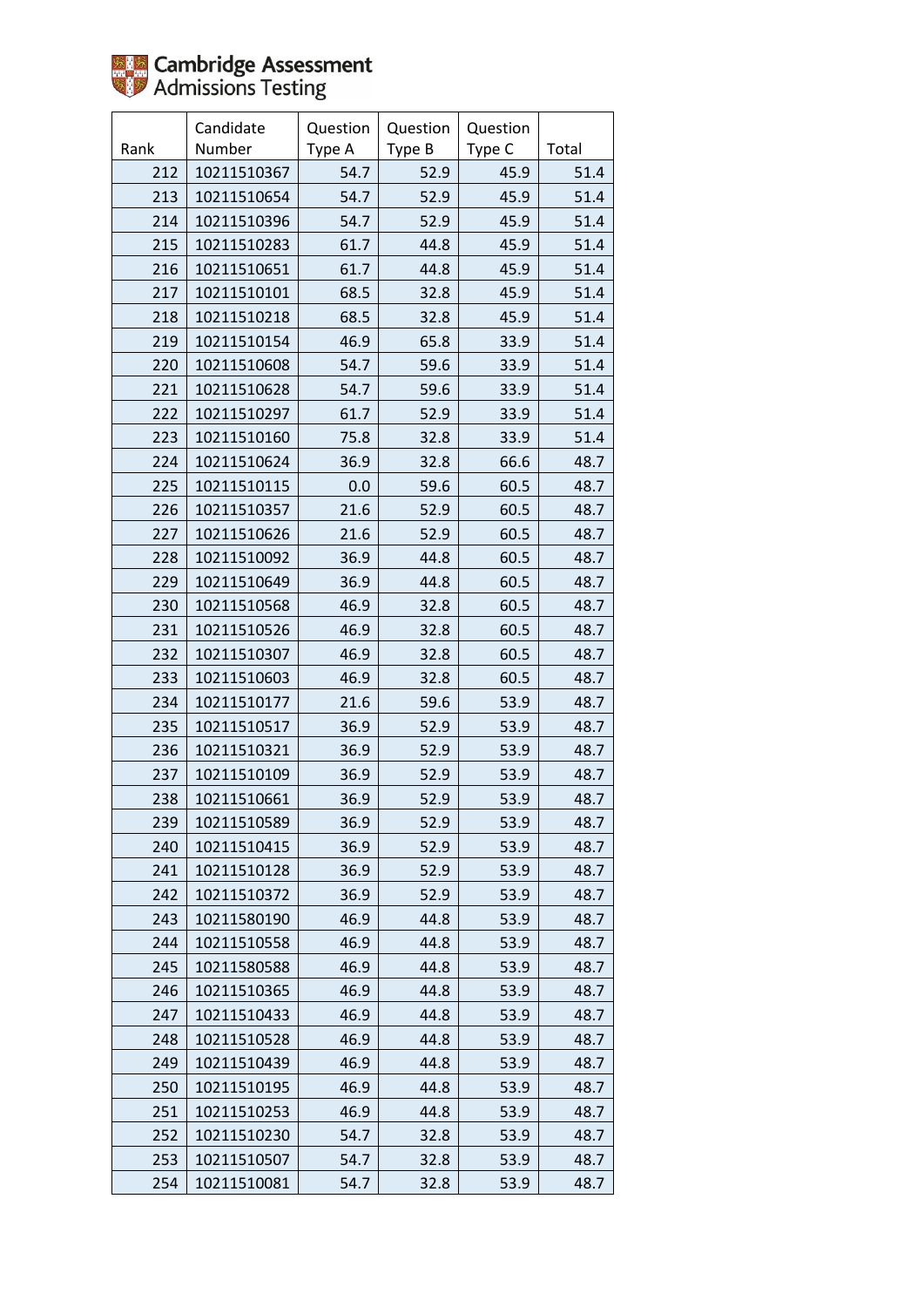

|      | Candidate   | Question | Question | Question |       |
|------|-------------|----------|----------|----------|-------|
| Rank | Number      | Type A   | Type B   | Type C   | Total |
| 255  | 10211510498 | 61.7     | 0.0      | 53.9     | 48.7  |
| 256  | 10211510645 | 36.9     | 59.6     | 45.9     | 48.7  |
| 257  | 10211510468 | 36.9     | 59.6     | 45.9     | 48.7  |
| 258  | 10211510432 | 36.9     | 59.6     | 45.9     | 48.7  |
| 259  | 10211510209 | 36.9     | 59.6     | 45.9     | 48.7  |
| 260  | 10211510107 | 46.9     | 52.9     | 45.9     | 48.7  |
| 261  | 10211510612 | 46.9     | 52.9     | 45.9     | 48.7  |
| 262  | 10211510447 | 46.9     | 52.9     | 45.9     | 48.7  |
| 263  | 10211510133 | 54.7     | 44.8     | 45.9     | 48.7  |
| 264  | 10211510322 | 54.7     | 44.8     | 45.9     | 48.7  |
| 265  | 10211510379 | 54.7     | 44.8     | 45.9     | 48.7  |
| 266  | 10211510616 | 54.7     | 44.8     | 45.9     | 48.7  |
| 267  | 10211510163 | 54.7     | 44.8     | 45.9     | 48.7  |
| 268  | 10211510461 | 54.7     | 44.8     | 45.9     | 48.7  |
| 269  | 10211510318 | 61.7     | 32.8     | 45.9     | 48.7  |
| 270  | 10211510445 | 36.9     | 65.8     | 33.9     | 48.7  |
| 271  | 10211510231 | 46.9     | 59.6     | 33.9     | 48.7  |
| 272  | 10211510635 | 46.9     | 59.6     | 33.9     | 48.7  |
| 273  | 10211510400 | 46.9     | 59.6     | 33.9     | 48.7  |
| 274  | 10211510650 | 46.9     | 59.6     | 33.9     | 48.7  |
| 275  | 10211510497 | 46.9     | 59.6     | 33.9     | 48.7  |
| 276  | 10211510155 | 46.9     | 59.6     | 33.9     | 48.7  |
| 277  | 10211510040 | 54.7     | 52.9     | 33.9     | 48.7  |
| 278  | 10211510243 | 54.7     | 52.9     | 33.9     | 48.7  |
| 279  | 10211510287 | 54.7     | 52.9     | 33.9     | 48.7  |
| 280  | 10211510437 | 54.7     | 52.9     | 33.9     | 48.7  |
| 281  | 10211510406 | 54.7     | 52.9     | 33.9     | 48.7  |
| 282  | 10211510536 | 61.7     | 44.8     | 33.9     | 48.7  |
| 283  | 10211510516 | 21.6     | 32.8     | 66.6     | 45.9  |
| 284  | 10211510578 | 21.6     | 32.8     | 66.6     | 45.9  |
| 285  | 10211510205 | 21.6     | 44.8     | 60.5     | 45.9  |
| 286  | 10211510602 | 21.6     | 44.8     | 60.5     | 45.9  |
| 287  | 10211510470 | 36.9     | 32.8     | 60.5     | 45.9  |
| 288  | 10211510033 | 36.9     | 32.8     | 60.5     | 45.9  |
| 289  | 10211510594 | 46.9     | 0.0      | 60.5     | 45.9  |
| 290  | 10211510167 | 0.0      | 59.6     | 53.9     | 45.9  |
| 291  | 10211510441 | 21.6     | 52.9     | 53.9     | 45.9  |
| 292  | 10211510044 | 21.6     | 52.9     | 53.9     | 45.9  |
| 293  | 10211510553 | 21.6     | 52.9     | 53.9     | 45.9  |
| 294  | 10211510506 | 21.6     | 52.9     | 53.9     | 45.9  |
| 295  | 10211510349 | 36.9     | 44.8     | 53.9     | 45.9  |
| 296  | 10211510006 | 36.9     | 44.8     | 53.9     | 45.9  |
| 297  | 10211510256 | 36.9     | 44.8     | 53.9     | 45.9  |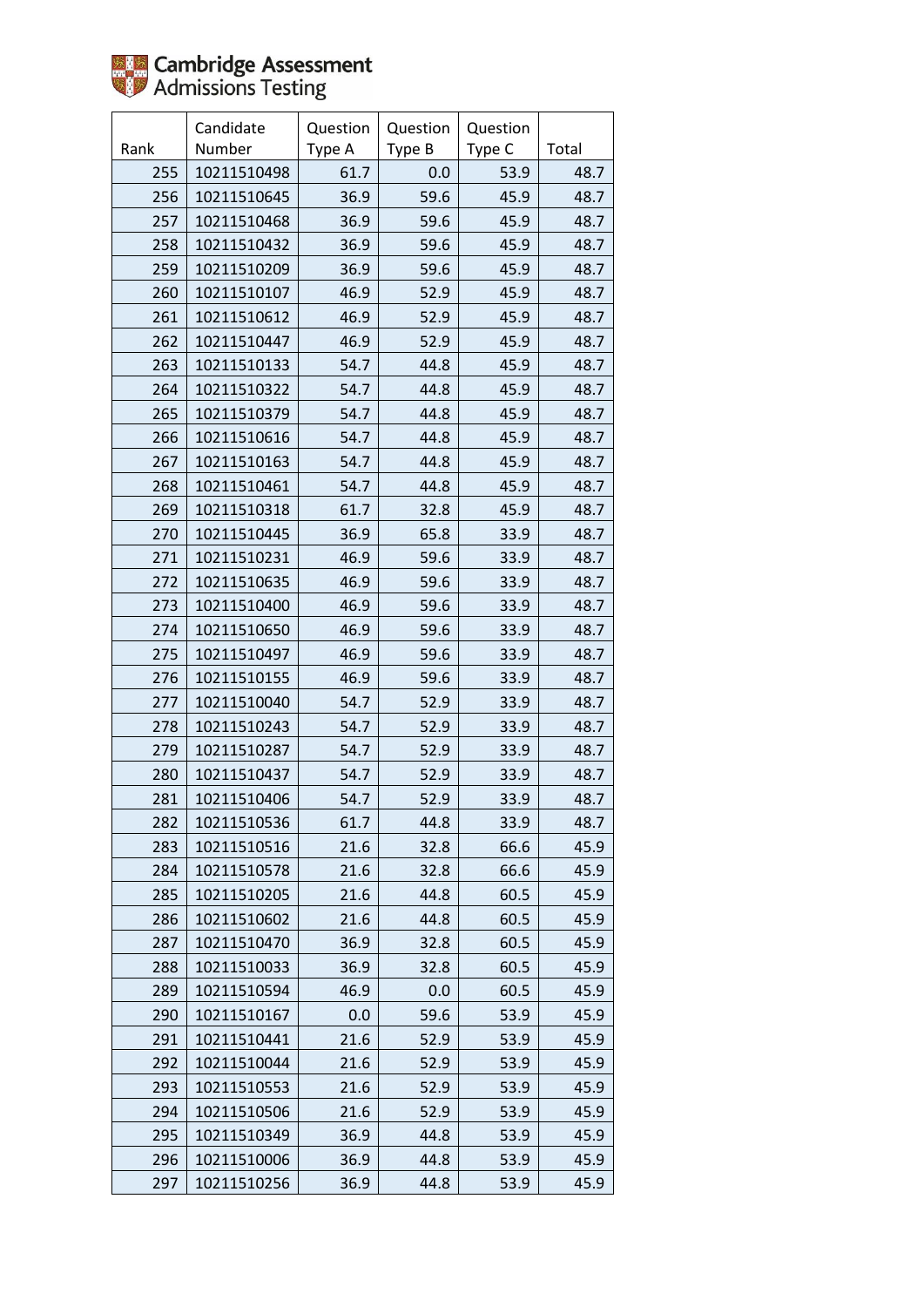

|      | Candidate   | Question | Question | Question |       |
|------|-------------|----------|----------|----------|-------|
| Rank | Number      | Type A   | Type B   | Type C   | Total |
| 298  | 10211510355 | 36.9     | 44.8     | 53.9     | 45.9  |
| 299  | 10211510170 | 36.9     | 44.8     | 53.9     | 45.9  |
| 300  | 10211510220 | 36.9     | 44.8     | 53.9     | 45.9  |
| 301  | 10211510326 | 36.9     | 44.8     | 53.9     | 45.9  |
| 302  | 10211510234 | 36.9     | 44.8     | 53.9     | 45.9  |
| 303  | 10211510266 | 36.9     | 44.8     | 53.9     | 45.9  |
| 304  | 10211510284 | 46.9     | 32.8     | 53.9     | 45.9  |
| 305  | 10211510471 | 46.9     | 32.8     | 53.9     | 45.9  |
| 306  | 10211510354 | 46.9     | 32.8     | 53.9     | 45.9  |
| 307  | 10211510495 | 46.9     | 32.8     | 53.9     | 45.9  |
| 308  | 10211510108 | 46.9     | 32.8     | 53.9     | 45.9  |
| 309  | 10211510201 | 46.9     | 32.8     | 53.9     | 45.9  |
| 310  | 10211510453 | 46.9     | 32.8     | 53.9     | 45.9  |
| 311  | 10211510316 | 54.7     | 0.0      | 53.9     | 45.9  |
| 312  | 10211510280 | 54.7     | 0.0      | 53.9     | 45.9  |
| 313  | 10211510502 | 54.7     | 0.0      | 53.9     | 45.9  |
| 314  | 10211510340 | 21.6     | 59.6     | 45.9     | 45.9  |
| 315  | 10211510330 | 36.9     | 52.9     | 45.9     | 45.9  |
| 316  | 10211510620 | 36.9     | 52.9     | 45.9     | 45.9  |
| 317  | 10211510149 | 36.9     | 52.9     | 45.9     | 45.9  |
| 318  | 10211510308 | 36.9     | 52.9     | 45.9     | 45.9  |
| 319  | 10211510412 | 36.9     | 52.9     | 45.9     | 45.9  |
| 320  | 10211510193 | 36.9     | 52.9     | 45.9     | 45.9  |
| 321  | 10211510489 | 36.9     | 52.9     | 45.9     | 45.9  |
| 322  | 10211510057 | 36.9     | 52.9     | 45.9     | 45.9  |
| 323  | 10211510550 | 36.9     | 52.9     | 45.9     | 45.9  |
| 324  | 10211510039 | 46.9     | 44.8     | 45.9     | 45.9  |
| 325  | 10211510353 | 46.9     | 44.8     | 45.9     | 45.9  |
| 326  | 10211510351 | 46.9     | 44.8     | 45.9     | 45.9  |
| 327  | 10211510382 | 46.9     | 44.8     | 45.9     | 45.9  |
| 328  | 10211510411 | 46.9     | 44.8     | 45.9     | 45.9  |
| 329  | 10211510012 | 46.9     | 44.8     | 45.9     | 45.9  |
| 330  | 10211510306 | 46.9     | 44.8     | 45.9     | 45.9  |
| 331  | 10211510052 | 46.9     | 44.8     | 45.9     | 45.9  |
| 332  | 10211510002 | 54.7     | 32.8     | 45.9     | 45.9  |
| 333  | 10211510294 | 54.7     | 32.8     | 45.9     | 45.9  |
| 334  | 10211510090 | 54.7     | 32.8     | 45.9     | 45.9  |
| 335  | 10211510050 | 54.7     | 32.8     | 45.9     | 45.9  |
| 336  | 10211510462 | 54.7     | 32.8     | 45.9     | 45.9  |
| 337  | 10211510494 | 54.7     | 32.8     | 45.9     | 45.9  |
| 338  | 10211510289 | 54.7     | 32.8     | 45.9     | 45.9  |
| 339  | 10211510408 | 61.7     | 0.0      | 45.9     | 45.9  |
| 340  | 10211510135 | 36.9     | 59.6     | 33.9     | 45.9  |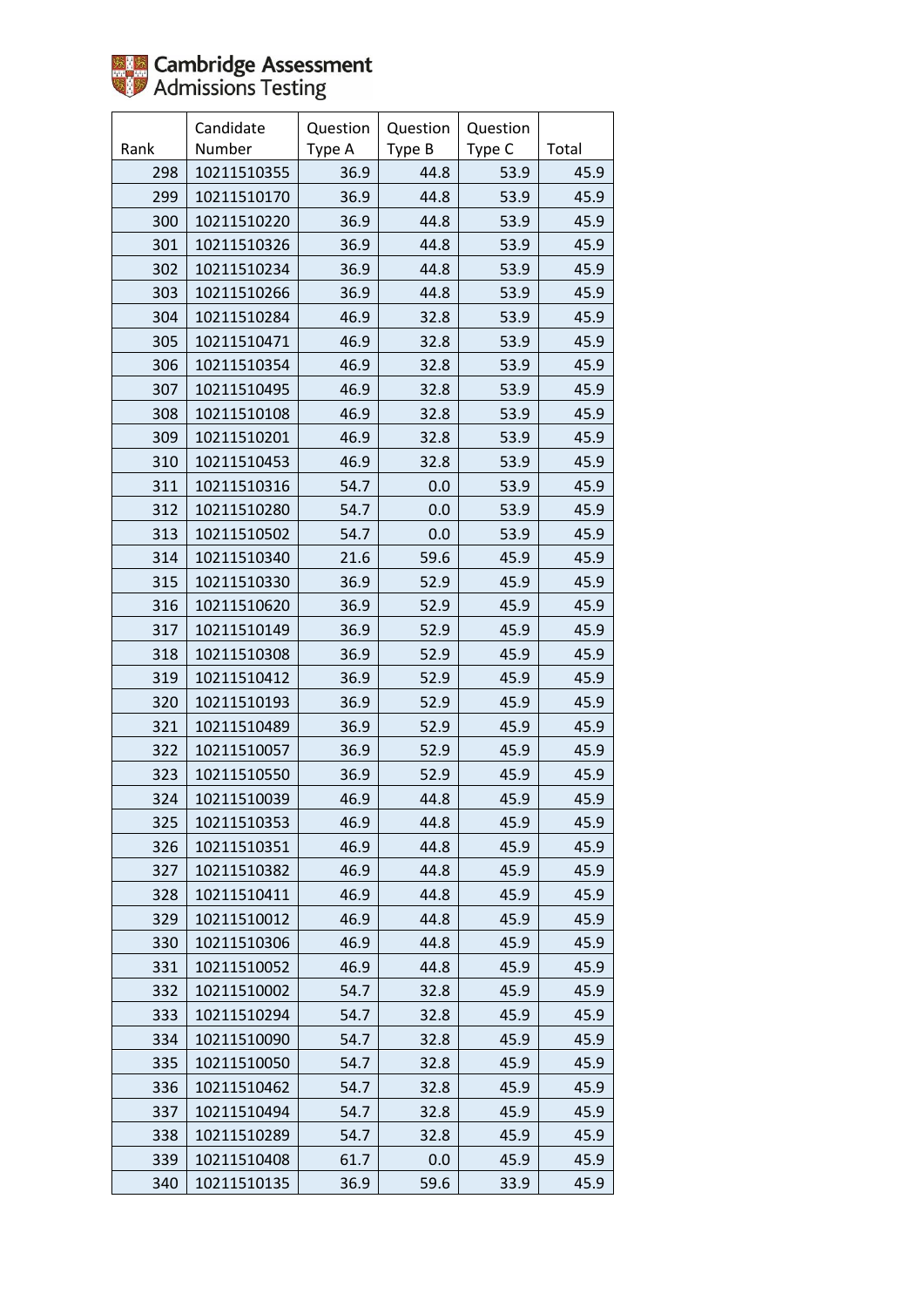

|      | Candidate   | Question | Question | Question |       |
|------|-------------|----------|----------|----------|-------|
| Rank | Number      | Type A   | Type B   | Type C   | Total |
| 341  | 10211510511 | 36.9     | 59.6     | 33.9     | 45.9  |
| 342  | 10211510347 | 36.9     | 59.6     | 33.9     | 45.9  |
| 343  | 10211510126 | 36.9     | 59.6     | 33.9     | 45.9  |
| 344  | 10211510454 | 36.9     | 59.6     | 33.9     | 45.9  |
| 345  | 10211510213 | 36.9     | 59.6     | 33.9     | 45.9  |
| 346  | 10211510116 | 46.9     | 52.9     | 33.9     | 45.9  |
| 347  | 10211510428 | 46.9     | 52.9     | 33.9     | 45.9  |
| 348  | 10211510504 | 46.9     | 52.9     | 33.9     | 45.9  |
| 349  | 10211510341 | 46.9     | 52.9     | 33.9     | 45.9  |
| 350  | 10211510291 | 46.9     | 52.9     | 33.9     | 45.9  |
| 351  | 10211510565 | 54.7     | 44.8     | 33.9     | 45.9  |
| 352  | 10211510233 | 54.7     | 44.8     | 33.9     | 45.9  |
| 353  | 10211510257 | 54.7     | 44.8     | 33.9     | 45.9  |
| 354  | 10211510028 | 54.7     | 44.8     | 33.9     | 45.9  |
| 355  | 10211510096 | 54.7     | 44.8     | 33.9     | 45.9  |
| 356  | 10211510491 | 54.7     | 44.8     | 33.9     | 45.9  |
| 357  | 10211510157 | 61.7     | 32.8     | 33.9     | 45.9  |
| 358  | 10211510449 | 21.6     | 72.0     | 0.0      | 45.9  |
| 359  | 10211510138 | 54.7     | 52.9     | 0.0      | 45.9  |
| 360  | 10211510103 | 54.7     | 52.9     | 0.0      | 45.9  |
| 361  | 10211510080 | 68.5     | 32.8     | 0.0      | 45.9  |
| 362  | 10211510226 | 68.5     | 32.8     | 0.0      | 45.9  |
| 363  | 10211510598 | 21.6     | 32.8     | 60.5     | 42.7  |
| 364  | 10211510435 | 36.9     | 0.0      | 60.5     | 42.7  |
| 365  | 10211510144 | 36.9     | 0.0      | 60.5     | 42.7  |
| 366  | 10211510356 | 36.9     | 0.0      | 60.5     | 42.7  |
| 367  | 10211510319 | 21.6     | 44.8     | 53.9     | 42.7  |
| 368  | 10211510221 | 21.6     | 44.8     | 53.9     | 42.7  |
| 369  | 10211510370 | 36.9     | 32.8     | 53.9     | 42.7  |
| 370  | 10211510262 | 36.9     | 32.8     | 53.9     | 42.7  |
| 371  | 10211510496 | 36.9     | 32.8     | 53.9     | 42.7  |
| 372  | 10211510194 | 36.9     | 32.8     | 53.9     | 42.7  |
| 373  | 10211510302 | 36.9     | 32.8     | 53.9     | 42.7  |
| 374  | 10211510493 | 46.9     | 0.0      | 53.9     | 42.7  |
| 375  | 10211510407 | 46.9     | 0.0      | 53.9     | 42.7  |
| 376  | 10211510655 | 21.6     | 52.9     | 45.9     | 42.7  |
| 377  | 10211510339 | 21.6     | 52.9     | 45.9     | 42.7  |
| 378  | 10211510153 | 21.6     | 52.9     | 45.9     | 42.7  |
| 379  | 10211510268 | 36.9     | 44.8     | 45.9     | 42.7  |
| 380  | 10211510421 | 36.9     | 44.8     | 45.9     | 42.7  |
| 381  | 10211510359 | 36.9     | 44.8     | 45.9     | 42.7  |
| 382  | 10211510540 | 36.9     | 44.8     | 45.9     | 42.7  |
| 383  | 10211510580 | 36.9     | 44.8     | 45.9     | 42.7  |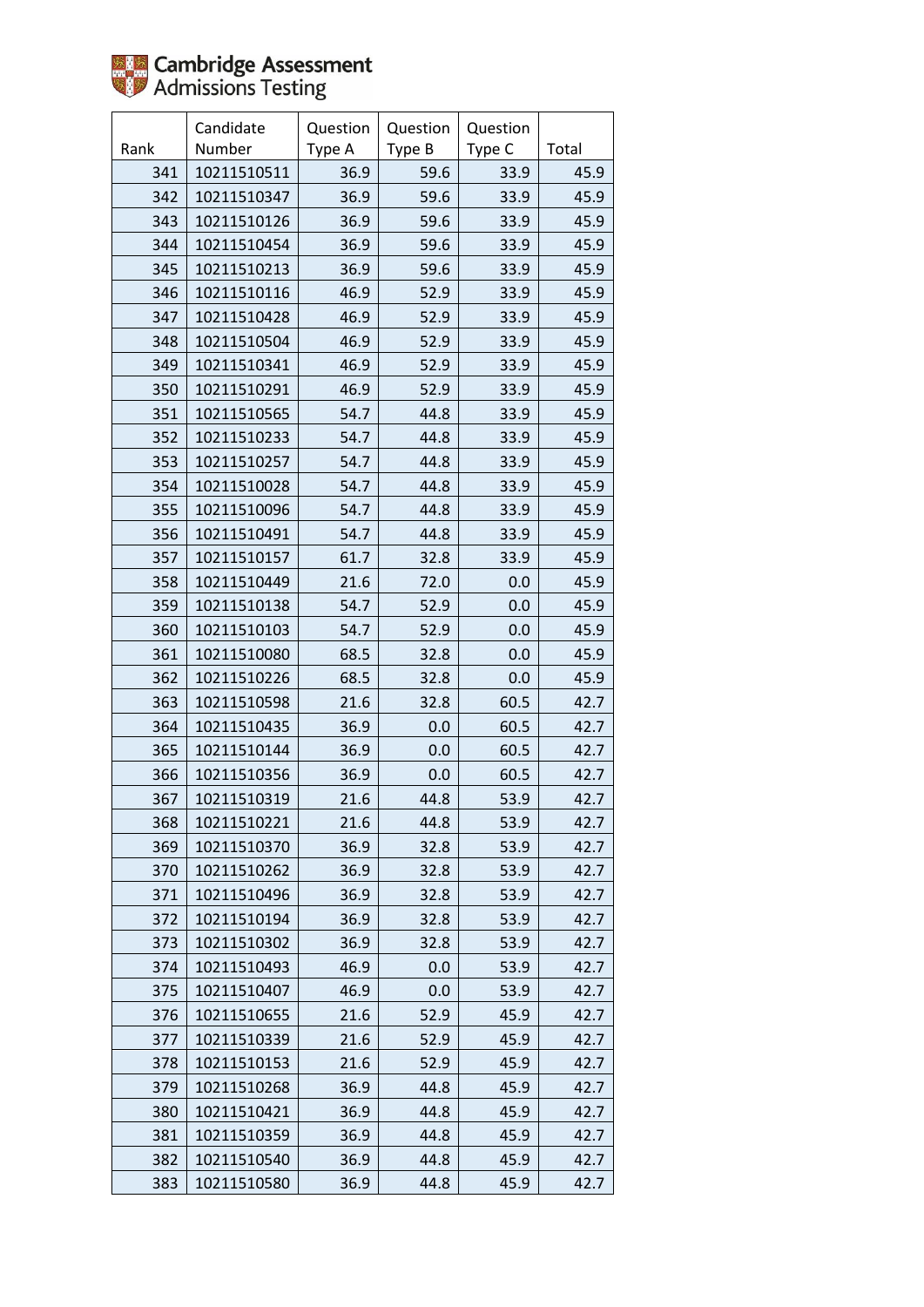

|      | Candidate   | Question | Question | Question |       |
|------|-------------|----------|----------|----------|-------|
| Rank | Number      | Type A   | Type B   | Type C   | Total |
| 384  | 10211510304 | 36.9     | 44.8     | 45.9     | 42.7  |
| 385  | 10211510552 | 36.9     | 44.8     | 45.9     | 42.7  |
| 386  | 10211510229 | 36.9     | 44.8     | 45.9     | 42.7  |
| 387  | 10211510327 | 36.9     | 44.8     | 45.9     | 42.7  |
| 388  | 10211510629 | 36.9     | 44.8     | 45.9     | 42.7  |
| 389  | 10211510366 | 36.9     | 44.8     | 45.9     | 42.7  |
| 390  | 10211510222 | 36.9     | 44.8     | 45.9     | 42.7  |
| 391  | 10211510619 | 36.9     | 44.8     | 45.9     | 42.7  |
| 392  | 10211510085 | 46.9     | 32.8     | 45.9     | 42.7  |
| 393  | 10211510505 | 46.9     | 32.8     | 45.9     | 42.7  |
| 394  | 10211510634 | 46.9     | 32.8     | 45.9     | 42.7  |
| 395  | 10211510442 | 46.9     | 32.8     | 45.9     | 42.7  |
| 396  | 10211510399 | 46.9     | 32.8     | 45.9     | 42.7  |
| 397  | 10211510390 | 46.9     | 32.8     | 45.9     | 42.7  |
| 398  | 10211510559 | 46.9     | 32.8     | 45.9     | 42.7  |
| 399  | 10211510097 | 46.9     | 32.8     | 45.9     | 42.7  |
| 400  | 10211510003 | 54.7     | 0.0      | 45.9     | 42.7  |
| 401  | 10211510324 | 0.0      | 65.8     | 33.9     | 42.7  |
| 402  | 10211510510 | 21.6     | 59.6     | 33.9     | 42.7  |
| 403  | 10211510403 | 21.6     | 59.6     | 33.9     | 42.7  |
| 404  | 10211510087 | 36.9     | 52.9     | 33.9     | 42.7  |
| 405  | 10211510591 | 36.9     | 52.9     | 33.9     | 42.7  |
| 406  | 10211580376 | 36.9     | 52.9     | 33.9     | 42.7  |
| 407  | 10211510150 | 36.9     | 52.9     | 33.9     | 42.7  |
| 408  | 10211510207 | 36.9     | 52.9     | 33.9     | 42.7  |
| 409  | 10211510334 | 46.9     | 44.8     | 33.9     | 42.7  |
| 410  | 10211510260 | 46.9     | 44.8     | 33.9     | 42.7  |
| 411  | 10211510513 | 46.9     | 44.8     | 33.9     | 42.7  |
| 412  | 10211510570 | 46.9     | 44.8     | 33.9     | 42.7  |
| 413  | 10211510545 | 46.9     | 44.8     | 33.9     | 42.7  |
| 414  | 10211510309 | 46.9     | 44.8     | 33.9     | 42.7  |
| 415  | 10211510212 | 46.9     | 44.8     | 33.9     | 42.7  |
| 416  | 10211510520 | 46.9     | 44.8     | 33.9     | 42.7  |
| 417  | 10211510129 | 46.9     | 44.8     | 33.9     | 42.7  |
| 418  | 10211510344 | 46.9     | 44.8     | 33.9     | 42.7  |
| 419  | 10211510413 | 46.9     | 44.8     | 33.9     | 42.7  |
| 420  | 10211510529 | 54.7     | 32.8     | 33.9     | 42.7  |
| 421  | 10211510313 | 54.7     | 32.8     | 33.9     | 42.7  |
| 422  | 10211510592 | 36.9     | 59.6     | 0.0      | 42.7  |
| 423  | 10211510016 | 36.9     | 59.6     | 0.0      | 42.7  |
| 424  | 10211510647 | 46.9     | 52.9     | 0.0      | 42.7  |
| 425  | 10211510648 | 46.9     | 52.9     | 0.0      | 42.7  |
| 426  | 10211510267 | 61.7     | 32.8     | 0.0      | 42.7  |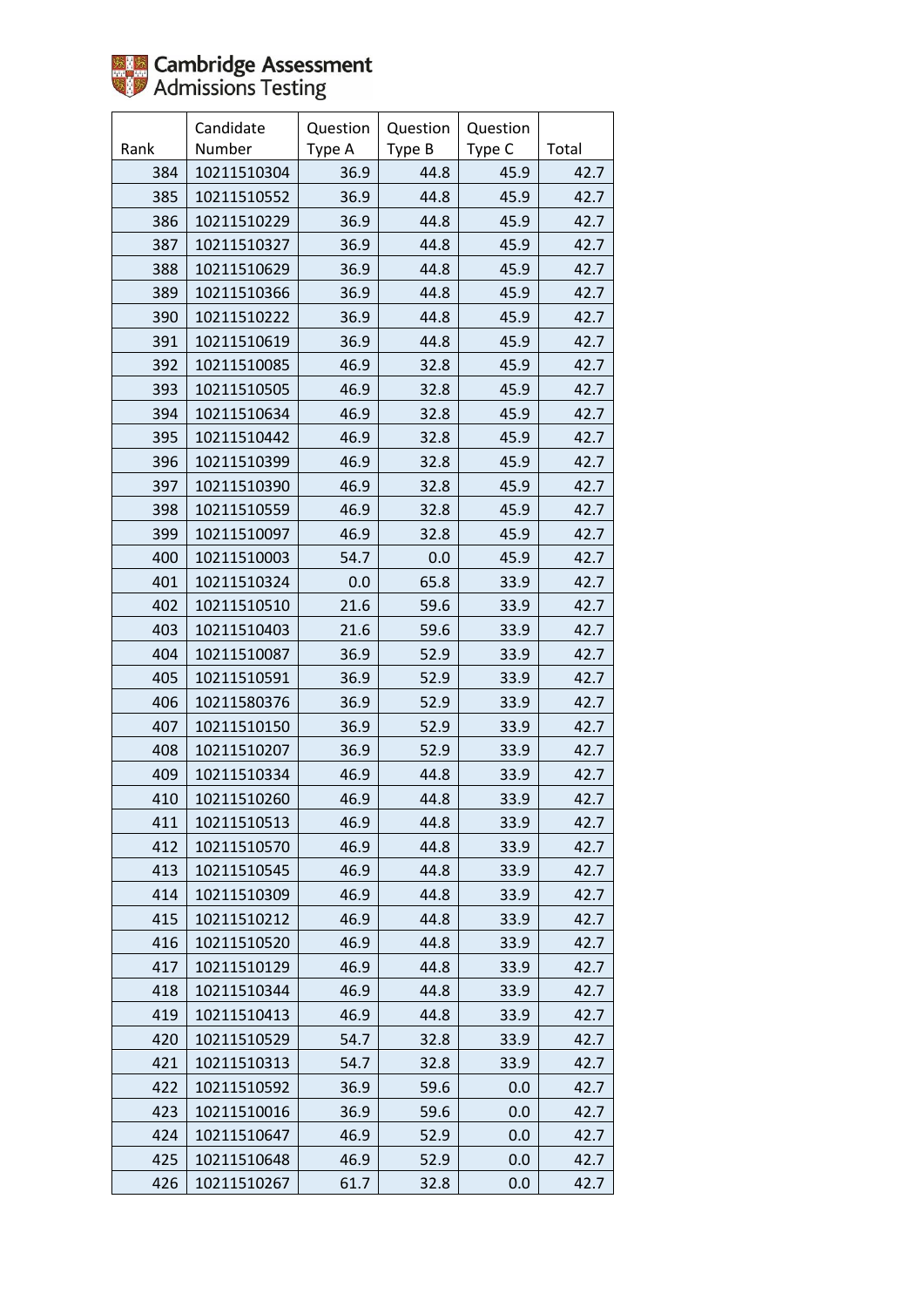

|      | Candidate   | Question | Question | Question |       |
|------|-------------|----------|----------|----------|-------|
| Rank | Number      | Type A   | Type B   | Type C   | Total |
| 427  | 10211510265 | 61.7     | 32.8     | 0.0      | 42.7  |
| 428  | 10211510083 | 61.7     | 32.8     | 0.0      | 42.7  |
| 429  | 10211510587 | 21.6     | 0.0      | 60.5     | 39.0  |
| 430  | 10211510534 | 0.0      | 44.8     | 53.9     | 39.0  |
| 431  | 10211510621 | 0.0      | 44.8     | 53.9     | 39.0  |
| 432  | 10211510475 | 0.0      | 44.8     | 53.9     | 39.0  |
| 433  | 10211510560 | 21.6     | 32.8     | 53.9     | 39.0  |
| 434  | 10211510043 | 21.6     | 32.8     | 53.9     | 39.0  |
| 435  | 10211510451 | 21.6     | 32.8     | 53.9     | 39.0  |
| 436  | 10211510125 | 21.6     | 32.8     | 53.9     | 39.0  |
| 437  | 10211510430 | 21.6     | 32.8     | 53.9     | 39.0  |
| 438  | 10211510547 | 21.6     | 32.8     | 53.9     | 39.0  |
| 439  | 10211510457 | 21.6     | 32.8     | 53.9     | 39.0  |
| 440  | 10211510548 | 36.9     | 0.0      | 53.9     | 39.0  |
| 441  | 10211510569 | 36.9     | 0.0      | 53.9     | 39.0  |
| 442  | 10211510609 | 0.0      | 52.9     | 45.9     | 39.0  |
| 443  | 10211510187 | 0.0      | 52.9     | 45.9     | 39.0  |
| 444  | 10211510401 | 21.6     | 44.8     | 45.9     | 39.0  |
| 445  | 10211510563 | 21.6     | 44.8     | 45.9     | 39.0  |
| 446  | 10211510146 | 21.6     | 44.8     | 45.9     | 39.0  |
| 447  | 10211510269 | 21.6     | 44.8     | 45.9     | 39.0  |
| 448  | 10211510140 | 21.6     | 44.8     | 45.9     | 39.0  |
| 449  | 10211510094 | 21.6     | 44.8     | 45.9     | 39.0  |
| 450  | 10211510159 | 21.6     | 44.8     | 45.9     | 39.0  |
| 451  | 10211510363 | 21.6     | 44.8     | 45.9     | 39.0  |
| 452  | 10211510178 | 36.9     | 32.8     | 45.9     | 39.0  |
| 453  | 10211510063 | 36.9     | 32.8     | 45.9     | 39.0  |
| 454  | 10211510206 | 36.9     | 32.8     | 45.9     | 39.0  |
| 455  | 10211510582 | 36.9     | 32.8     | 45.9     | 39.0  |
| 456  | 10211510276 | 36.9     | 32.8     | 45.9     | 39.0  |
| 457  | 10211510301 | 36.9     | 32.8     | 45.9     | 39.0  |
| 458  | 10211510458 | 36.9     | 32.8     | 45.9     | 39.0  |
| 459  | 10211510120 | 36.9     | 32.8     | 45.9     | 39.0  |
| 460  | 10211510184 | 36.9     | 32.8     | 45.9     | 39.0  |
| 461  | 10211510397 | 36.9     | 32.8     | 45.9     | 39.0  |
| 462  | 10211510473 | 36.9     | 32.8     | 45.9     | 39.0  |
| 463  | 10211510239 | 36.9     | 32.8     | 45.9     | 39.0  |
| 464  | 10211510082 | 46.9     | 0.0      | 45.9     | 39.0  |
| 465  | 10211510338 | 21.6     | 52.9     | 33.9     | 39.0  |
| 466  | 10211510546 | 21.6     | 52.9     | 33.9     | 39.0  |
| 467  | 10211510211 | 21.6     | 52.9     | 33.9     | 39.0  |
| 468  | 10211510295 | 36.9     | 44.8     | 33.9     | 39.0  |
| 469  | 10211510141 | 36.9     | 44.8     | 33.9     | 39.0  |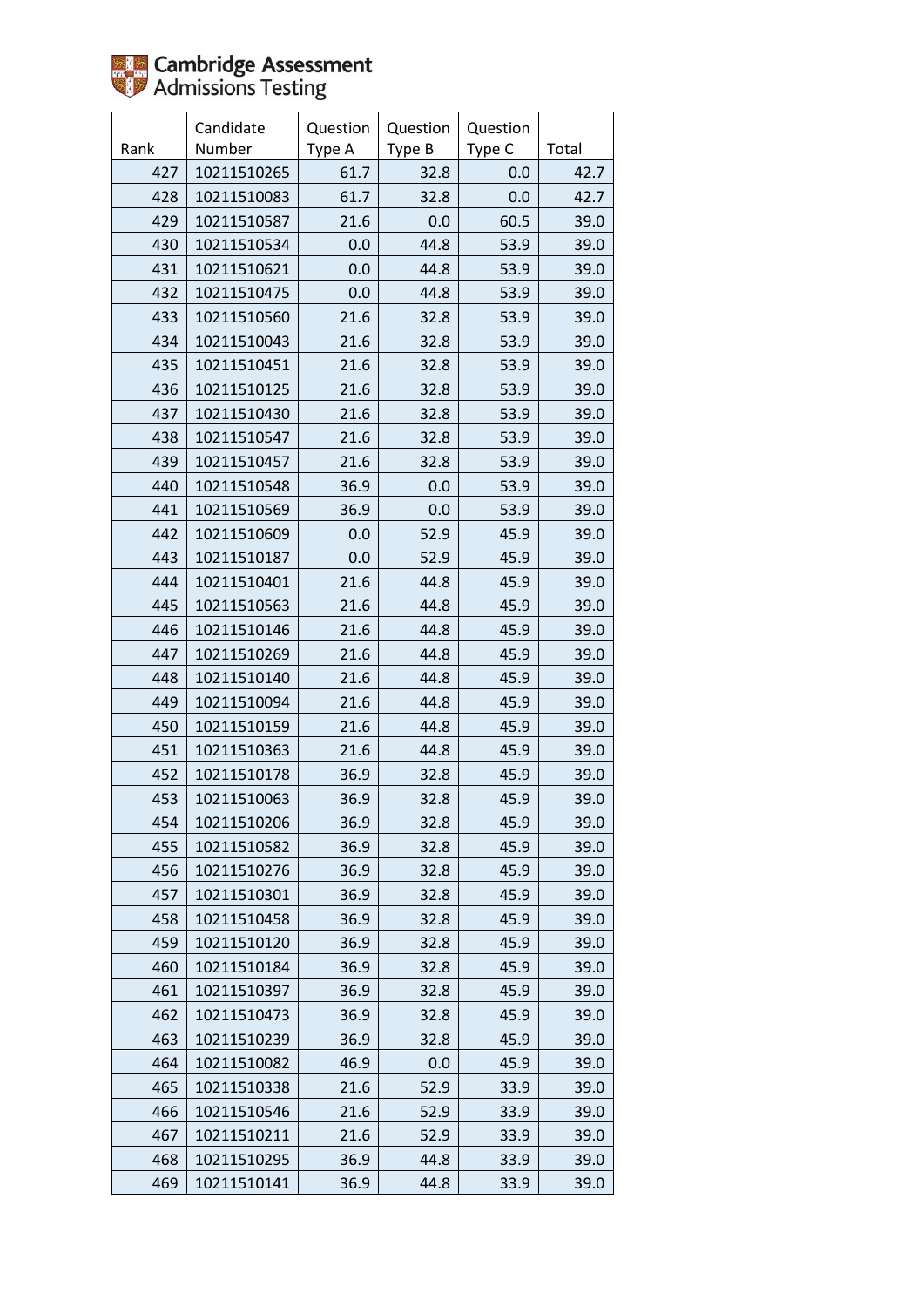

|      | Candidate   | Question | Question | Question |       |
|------|-------------|----------|----------|----------|-------|
| Rank | Number      | Type A   | Type B   | Type C   | Total |
| 470  | 10211510136 | 36.9     | 44.8     | 33.9     | 39.0  |
| 471  | 10211510362 | 36.9     | 44.8     | 33.9     | 39.0  |
| 472  | 10211510300 | 36.9     | 44.8     | 33.9     | 39.0  |
| 473  | 10211510342 | 36.9     | 44.8     | 33.9     | 39.0  |
| 474  | 10211510472 | 46.9     | 32.8     | 33.9     | 39.0  |
| 475  | 10211510118 | 46.9     | 32.8     | 33.9     | 39.0  |
| 476  | 10211510416 | 46.9     | 32.8     | 33.9     | 39.0  |
| 477  | 10211510279 | 46.9     | 32.8     | 33.9     | 39.0  |
| 478  | 10211510512 | 46.9     | 32.8     | 33.9     | 39.0  |
| 479  | 10211510352 | 46.9     | 32.8     | 33.9     | 39.0  |
| 480  | 10211510271 | 46.9     | 32.8     | 33.9     | 39.0  |
| 481  | 10211510311 | 46.9     | 32.8     | 33.9     | 39.0  |
| 482  | 10211510255 | 46.9     | 32.8     | 33.9     | 39.0  |
| 483  | 10211510429 | 46.9     | 32.8     | 33.9     | 39.0  |
| 484  | 10211510111 | 46.9     | 32.8     | 33.9     | 39.0  |
| 485  | 10211510098 | 46.9     | 32.8     | 33.9     | 39.0  |
| 486  | 10211510414 | 46.9     | 32.8     | 33.9     | 39.0  |
| 487  | 10211510325 | 46.9     | 32.8     | 33.9     | 39.0  |
| 488  | 10211510523 | 46.9     | 32.8     | 33.9     | 39.0  |
| 489  | 10211510045 | 36.9     | 52.9     | 0.0      | 39.0  |
| 490  | 10211510483 | 46.9     | 44.8     | 0.0      | 39.0  |
| 491  | 10211510208 | 46.9     | 44.8     | 0.0      | 39.0  |
| 492  | 10211510296 | 46.9     | 44.8     | 0.0      | 39.0  |
| 493  | 10211510182 | 46.9     | 44.8     | 0.0      | 39.0  |
| 494  | 10211510073 | 46.9     | 44.8     | 0.0      | 39.0  |
| 495  | 10211510590 | 54.7     | 32.8     | 0.0      | 39.0  |
| 496  | 10211510147 | 54.7     | 32.8     | 0.0      | 39.0  |
| 497  | 10211510345 | 54.7     | 32.8     | 0.0      | 39.0  |
| 498  | 10211510404 | 54.7     | 32.8     | 0.0      | 39.0  |
| 499  | 10211510576 | 54.7     | 32.8     | 0.0      | 39.0  |
| 500  | 10211510112 | 61.7     | 0.0      | 0.0      | 39.0  |
| 501  | 10211510380 | 0.0      | 32.8     | 53.9     | 34.7  |
| 502  | 10211510434 | 21.6     | 0.0      | 53.9     | 34.7  |
| 503  | 10211510440 | 21.6     | 0.0      | 53.9     | 34.7  |
| 504  | 10211580333 | 0.0      | 44.8     | 45.9     | 34.7  |
| 505  | 10211510143 | 0.0      | 44.8     | 45.9     | 34.7  |
| 506  | 10211510179 | 0.0      | 44.8     | 45.9     | 34.7  |
| 507  | 10211510001 | 0.0      | 44.8     | 45.9     | 34.7  |
| 508  | 10211510368 | 21.6     | 32.8     | 45.9     | 34.7  |
| 509  | 10211510554 | 21.6     | 32.8     | 45.9     | 34.7  |
| 510  | 10211510564 | 21.6     | 32.8     | 45.9     | 34.7  |
| 511  | 10211510524 | 36.9     | 0.0      | 45.9     | 34.7  |
| 512  | 10211510079 | 36.9     | 0.0      | 45.9     | 34.7  |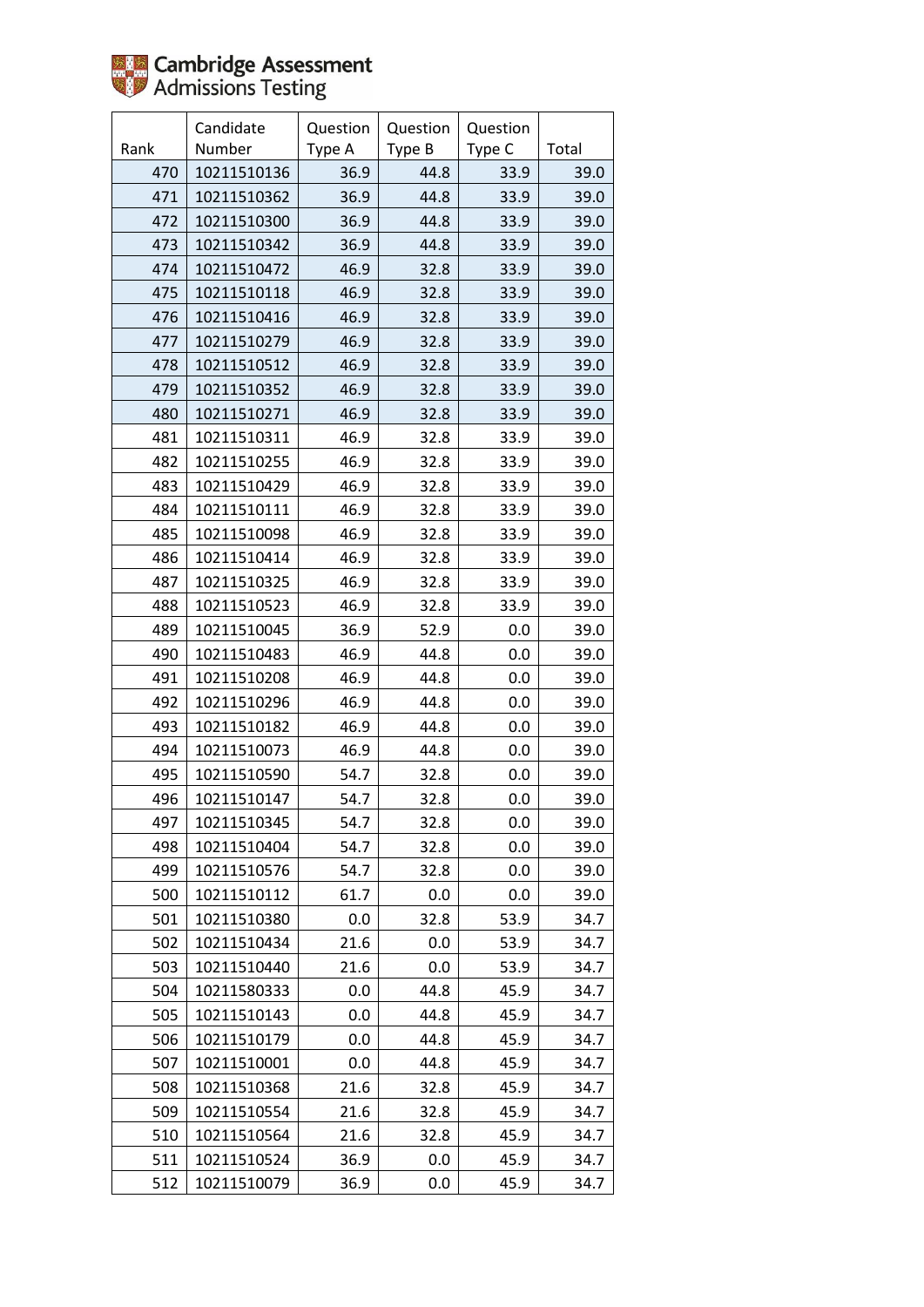|      | Candidate   | Question | Question | Question |       |
|------|-------------|----------|----------|----------|-------|
| Rank | Number      | Type A   | Type B   | Type C   | Total |
| 513  | 10211510249 | 21.6     | 44.8     | 33.9     | 34.7  |
| 514  | 10211510656 | 21.6     | 44.8     | 33.9     | 34.7  |
| 515  | 10211510613 | 21.6     | 44.8     | 33.9     | 34.7  |
| 516  | 10211510346 | 21.6     | 44.8     | 33.9     | 34.7  |
| 517  | 10211510574 | 21.6     | 44.8     | 33.9     | 34.7  |
| 518  | 10211510663 | 21.6     | 44.8     | 33.9     | 34.7  |
| 519  | 10211510446 | 21.6     | 44.8     | 33.9     | 34.7  |
| 520  | 10211510348 | 36.9     | 32.8     | 33.9     | 34.7  |
| 521  | 10211510054 | 36.9     | 32.8     | 33.9     | 34.7  |
| 522  | 10211510282 | 36.9     | 32.8     | 33.9     | 34.7  |
| 523  | 10211510263 | 36.9     | 32.8     | 33.9     | 34.7  |
| 524  | 10211580228 | 36.9     | 32.8     | 33.9     | 34.7  |
| 525  | 10211510011 | 36.9     | 32.8     | 33.9     | 34.7  |
| 526  | 10211510501 | 36.9     | 32.8     | 33.9     | 34.7  |
| 527  | 10211510061 | 36.9     | 32.8     | 33.9     | 34.7  |
| 528  | 10211510068 | 36.9     | 32.8     | 33.9     | 34.7  |
| 529  | 10211510405 | 36.9     | 32.8     | 33.9     | 34.7  |
| 530  | 10211510622 | 36.9     | 32.8     | 33.9     | 34.7  |
| 531  | 10211510638 | 46.9     | 0.0      | 33.9     | 34.7  |
| 532  | 10211510389 | 46.9     | 0.0      | 33.9     | 34.7  |
| 533  | 10211510305 | 46.9     | 0.0      | 33.9     | 34.7  |
| 534  | 10211510258 | 46.9     | 0.0      | 33.9     | 34.7  |
| 535  | 10211510192 | 21.6     | 52.9     | 0.0      | 34.7  |
| 536  | 10211510174 | 21.6     | 52.9     | 0.0      | 34.7  |
| 537  | 10211510236 | 36.9     | 44.8     | 0.0      | 34.7  |
| 538  | 10211510632 | 36.9     | 44.8     | 0.0      | 34.7  |
| 539  | 10211510204 | 36.9     | 44.8     | 0.0      | 34.7  |
| 540  | 10211510329 | 46.9     | 32.8     | 0.0      | 34.7  |
| 541  | 10211510245 | 46.9     | 32.8     | 0.0      | 34.7  |
| 542  | 10211510105 | 46.9     | 32.8     | 0.0      | 34.7  |
| 543  | 10211510542 | 46.9     | 32.8     | 0.0      | 34.7  |
| 544  | 10211510641 | 46.9     | 32.8     | 0.0      | 34.7  |
| 545  | 10211510463 | 46.9     | 32.8     | 0.0      | 34.7  |
| 546  | 10211510371 | 46.9     | 32.8     | 0.0      | 34.7  |
| 547  | 10211510599 | 54.7     | 0.0      | 0.0      | 34.7  |
| 548  | 10211510244 | 54.7     | 0.0      | 0.0      | 34.7  |
| 549  | 10211510173 | 0.0      | 32.8     | 45.9     | 29.3  |
| 550  | 10211510242 | 0.0      | 32.8     | 45.9     | 29.3  |
| 551  | 10211510335 | 21.6     | 0.0      | 45.9     | 29.3  |
| 552  | 10211510557 | 21.6     | 0.0      | 45.9     | 29.3  |
| 553  | 10211510653 | 21.6     | 0.0      | 45.9     | 29.3  |
| 554  | 10211510310 | 21.6     | 0.0      | 45.9     | 29.3  |
| 555  | 10211510060 | 0.0      | 44.8     | 33.9     | 29.3  |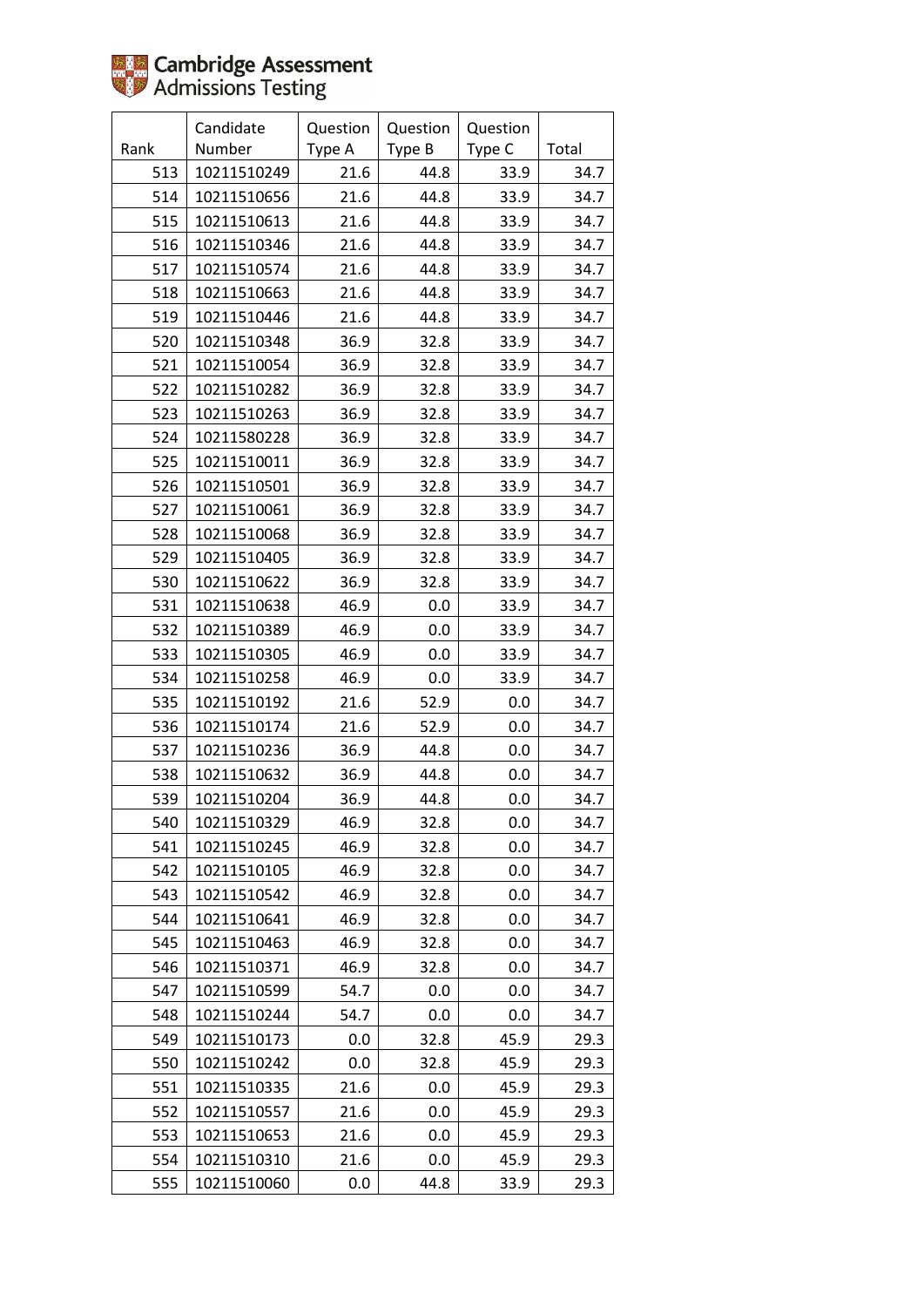|      | Candidate   | Question | Question | Question |       |
|------|-------------|----------|----------|----------|-------|
| Rank | Number      | Type A   | Type B   | Type C   | Total |
| 556  | 10211510486 | 21.6     | 32.8     | 33.9     | 29.3  |
| 557  | 10211510124 | 21.6     | 32.8     | 33.9     | 29.3  |
| 558  | 10211510455 | 21.6     | 32.8     | 33.9     | 29.3  |
| 559  | 10211510646 | 21.6     | 32.8     | 33.9     | 29.3  |
| 560  | 10211510237 | 21.6     | 32.8     | 33.9     | 29.3  |
| 561  | 10211510459 | 21.6     | 32.8     | 33.9     | 29.3  |
| 562  | 10211510387 | 21.6     | 32.8     | 33.9     | 29.3  |
| 563  | 10211510410 | 21.6     | 32.8     | 33.9     | 29.3  |
| 564  | 10211510426 | 36.9     | 0.0      | 33.9     | 29.3  |
| 565  | 10211510185 | 36.9     | 0.0      | 33.9     | 29.3  |
| 566  | 10211510373 | 36.9     | 0.0      | 33.9     | 29.3  |
| 567  | 10211510314 | 36.9     | 0.0      | 33.9     | 29.3  |
| 568  | 10211510161 | 21.6     | 44.8     | 0.0      | 29.3  |
| 569  | 10211510358 | 21.6     | 44.8     | 0.0      | 29.3  |
| 570  | 10211510328 | 36.9     | 32.8     | 0.0      | 29.3  |
| 571  | 10211510615 | 36.9     | 32.8     | 0.0      | 29.3  |
| 572  | 10211510281 | 0.0      | 0.0      | 45.9     | 22.0  |
| 573  | 10211510499 | 0.0      | 32.8     | 33.9     | 22.0  |
| 574  | 10211510424 | 0.0      | 32.8     | 33.9     | 22.0  |
| 575  | 10211510360 | 0.0      | 32.8     | 33.9     | 22.0  |
| 576  | 10211510452 | 21.6     | 0.0      | 33.9     | 22.0  |
| 577  | 10211510477 | 21.6     | 0.0      | 33.9     | 22.0  |
| 578  | 10211510093 | 21.6     | 0.0      | 33.9     | 22.0  |
| 579  | 10211510381 | 21.6     | 32.8     | 0.0      | 22.0  |
| 580  | 10211510567 | 36.9     | 0.0      | 0.0      | 22.0  |
| 581  | 10211510584 | 0.0      | 32.8     | 0.0      | 10.1  |
| 582  | 10211510166 | 0.0      | 32.8     | 0.0      | 10.1  |
| 583  | 10211510425 | 21.6     | 0.0      | 0.0      | 10.1  |
| 584  | 10211510652 | 0.0      | 0.0      | 0.0      | 0.0   |
| 585  | 10211510037 | 0.0      | 0.0      | 0.0      | 0.0   |
| 586  | 10211510175 | 0.0      | 0.0      | 0.0      | 0.0   |
| 587  | 10211510627 | $0.0\,$  | 0.0      | 0.0      | 0.0   |
| 588  | 10211510555 | 0.0      | 0.0      | 0.0      | 0.0   |
| 589  | 10211510500 | 0.0      | 0.0      | 0.0      | 0.0   |
| 590  | 10211510317 | 0.0      | 0.0      | 0.0      | 0.0   |
| 591  | 10211510601 | 0.0      | 0.0      | 0.0      | 0.0   |
| 592  | 10211510610 | 0.0      | 0.0      | 0.0      | 0.0   |
| 593  | 10211510158 | 0.0      | 0.0      | 0.0      | 0.0   |
| 594  | 10211510320 | 0.0      | 0.0      | 0.0      | 0.0   |
| 595  | 10211510556 | 0.0      | 0.0      | 0.0      | 0.0   |
| 596  | 10211510171 | 0.0      | 0.0      | 0.0      | 0.0   |
| 597  | 10211510644 | 0.0      | 0.0      | 0.0      | 0.0   |
| 598  | 10211510225 | 0.0      | 0.0      | 0.0      | 0.0   |